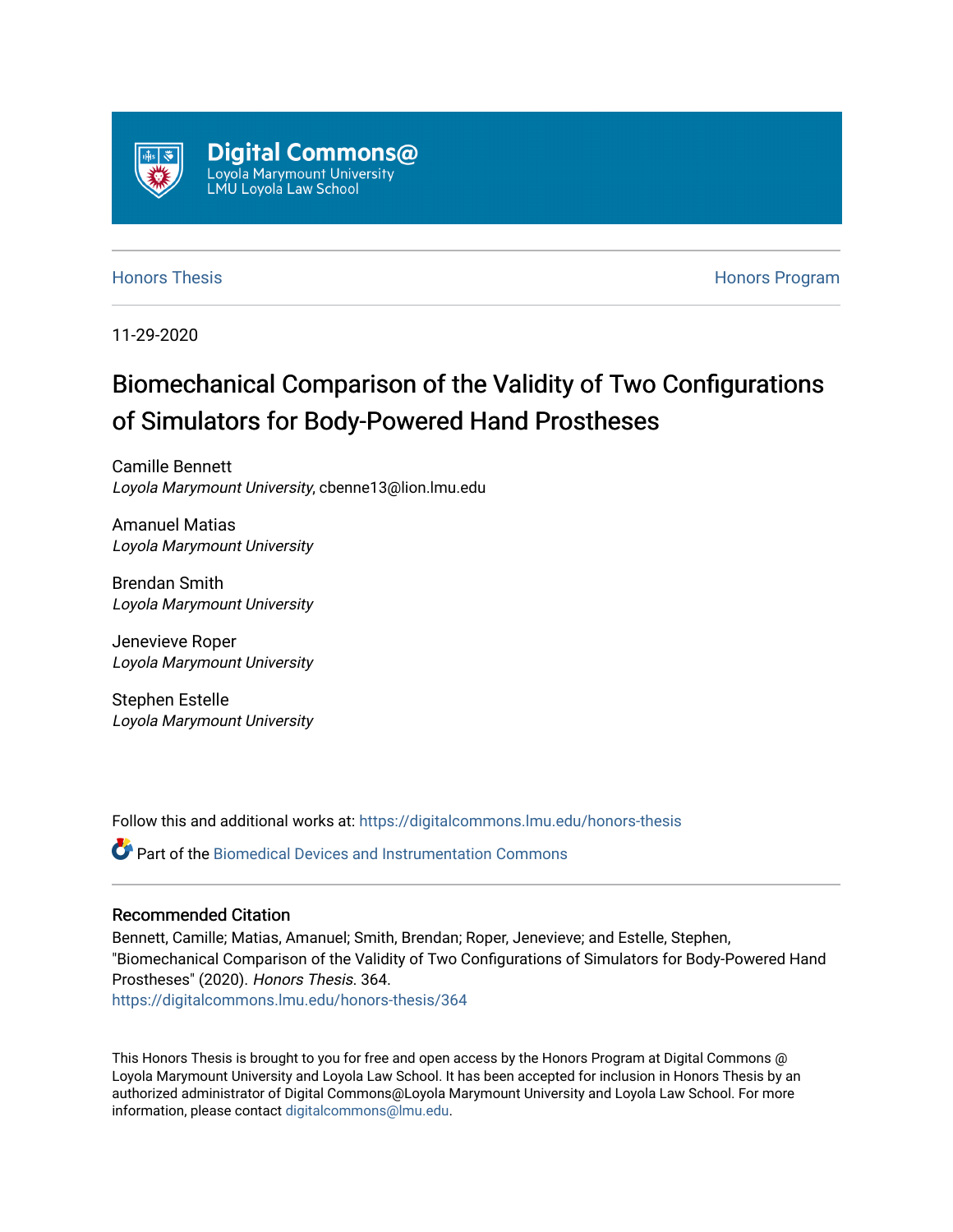

# **Biomechanical Comparison of the Validity of Two Configurations of Simulators for Body-Powered Hand Prostheses**

A thesis submitted in partial satisfaction

of the requirements of the University Honors Program

of Loyola Marymount University

by

## **Camille Bennett**

**March 23, 2021**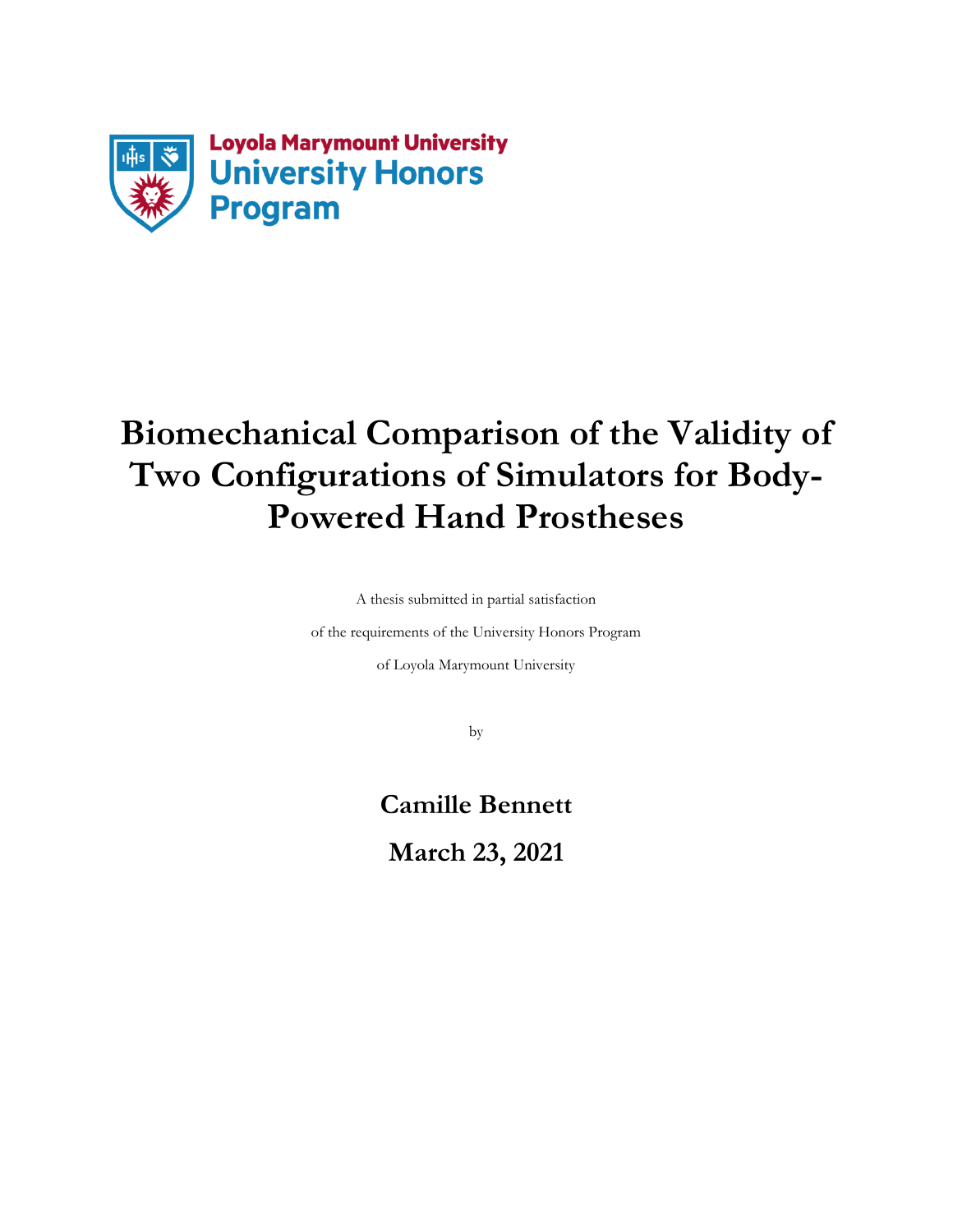### **Biomechanical Comparison of the Validity of Two Configurations of Simulators for Body-Powered Hand Prostheses**

Amanuel Matias, Camille Bennett, Stephen Estelle, Jenevieve L. Roper, and Brendan W. Smith, *Member, IEEE*

*Abstract***—Simulators are often used in prosthesis research to evaluate new devices or characterize aspects of prosthesis use, so as to recruit participants without amputations. Simulators, in general, must locate the prosthesis somewhere other than where the intact biological limb exists. In this study, we compared two configurations of simulators for hand prostheses to determine which leads to more natural elbow and shoulder kinematics, and in turn, which is the more valid simulator. One configuration located the prosthesis in-line with the forearm, beyond the biological hand; the other located it beside the hand. We measured the kinematics of 12 non-amputee participants during three clinical tests of hand-arm dexterity, which were completed**  *1***) using each simulator configuration with a body-powered Hosmer 5X hand prosthesis and** *2***) using the biological hand with a wrist brace. The beside-the-hand configuration resulted in kinematics that were more similar to those measured with the biological hand, particularly during the Box and Blocks Test, which involved the largest range of arm motion of those studied. Therefore, we concluded that simulators with the beside-thehand configuration are likely to better emulate the use of hand prostheses for activities involving a wide variety of arm movement. We suggest using this configuration in general, except when arm movement is of secondary importance and when this configuration would be obstructive, visually or otherwise.** 

#### I. INTRODUCTION

In 2005 the prevalence of upper limb loss in the U.S. was 541,000 [1], with trauma, cancer, and vascular complications identified as the leading causes of amputation [2]. Undergoing an upper extremity amputation has the potential to substantially limit an individual's functional abilities and to have major ramifications on their quality of life. Yet, although the use of prostheses offers benefits of restored function, increased autonomy, greater likelihood of returning to employment, and overall improved quality of life; the rates of long-term use of upper extremity prostheses are still relatively low, between 27-56% [3].

While a number of prosthetic devices have been designed for and adopted by people with upper limb amputations, the most widely used is the body-powered hand prosthesis. Still, the rate of rejection for this kind of device ranges from 16- 58%, with reasons for rejection including the unattractiveness of the device, pain or discomfort while using the prosthesis, or dissatisfaction with the training received in learning how to use the device [4]. It therefore seems likely that improvements to the design and functionality of body-powered prostheses may enhance rates of prosthesis use and satisfaction by amputees.

A. Matias and B. W. Smith are with the Mechanical Engineering Department, Loyola Marymount University, Los Angeles, CA 90045 USA (phone: 310-258-5555; e-mail[: brendan.smith@lmu.edu](mailto:brendan.smith@lmu.edu) ).

S. Estelle was with the Mechanical Engineering Department, Loyola Marymount University, Los Angeles, CA 90045 USA.

Upper limb prosthesis simulators, also referred to as ablebodied adaptors, are often used for research and development purposes because they allow subjects with intact hands to use prosthetic devices. Testing new designs for hand prostheses on people without an amputation can potentially avoid imposing an unnecessary burden on people with amputations to serve as test subjects throughout the design process. Certainly it is imperative to include the end user of any assistive or rehabilitative technology in the various stages of the design process to provide valuable insights [5]. However, after identifying the product needs with prospective end users, it often becomes ideal to work out basic mechanics of a device without recruiting populations with the corresponding amputation. In the case of Smit et al., 12 non-amputee subjects were chosen to test a body-powered prosthesis simulator; this was helpful because it allowed for the evaluation of a newly designed prosthetic hand without imposing a burden on subjects with upper extremity amputations [6]. Then the optimization of various well-functioning design alternatives can be completed with possible end users.

Prosthesis simulators have been used to address a number of research questions. Some studies have used simulators to develop and assess terminal devices [6], [7] and prehensors [8]. Other studies have assessed newly developed simulators themselves, as in the case of Chua et al., where the goal of the study was to design and evaluate the functionality of a haptic body-powered prosthesis simulator [9]. Simulators have also been used to gain insight about the learning processes of nonamputees during prosthetic simulator training [10] and the acquisition of prosthetic skills in body-powered prosthesis users [4].

Despite the advantages of prosthesis simulators for skill learning and developmental purposes, they pose a key challenge to the design of optimal prostheses: the biological hand is located where the prosthesis would normally be worn by its end user. Therefore, simulators must place the prosthesis somewhere else. Most researchers have utilized simulators that locate the prosthesis in line with the arm, but out past the hand, effectively lengthening the forearm [4], [7]–[10]. This would be expected to alter the biomechanics of how subjects using a simulator complete tasks relative to users with an amputation. This would be a concern if these differences in biomechanics alter the ideal design of the prosthesis being tested.

An alternative to this placement is to position the simulator somewhere beside the biological hand. This approach, used in a study by Smit et al. [6], maintains the effective length of the forearm, but no longer places the prosthesis in line with the

C. Bennett and J. L. Roper are with the Health and Human Sciences Department, Loyola Marymount University, Los Angeles, CA 90045 USA (e-mail[: jenvevieve.roper@lmu.edu\)](mailto:jenvevieve.roper@lmu.edu).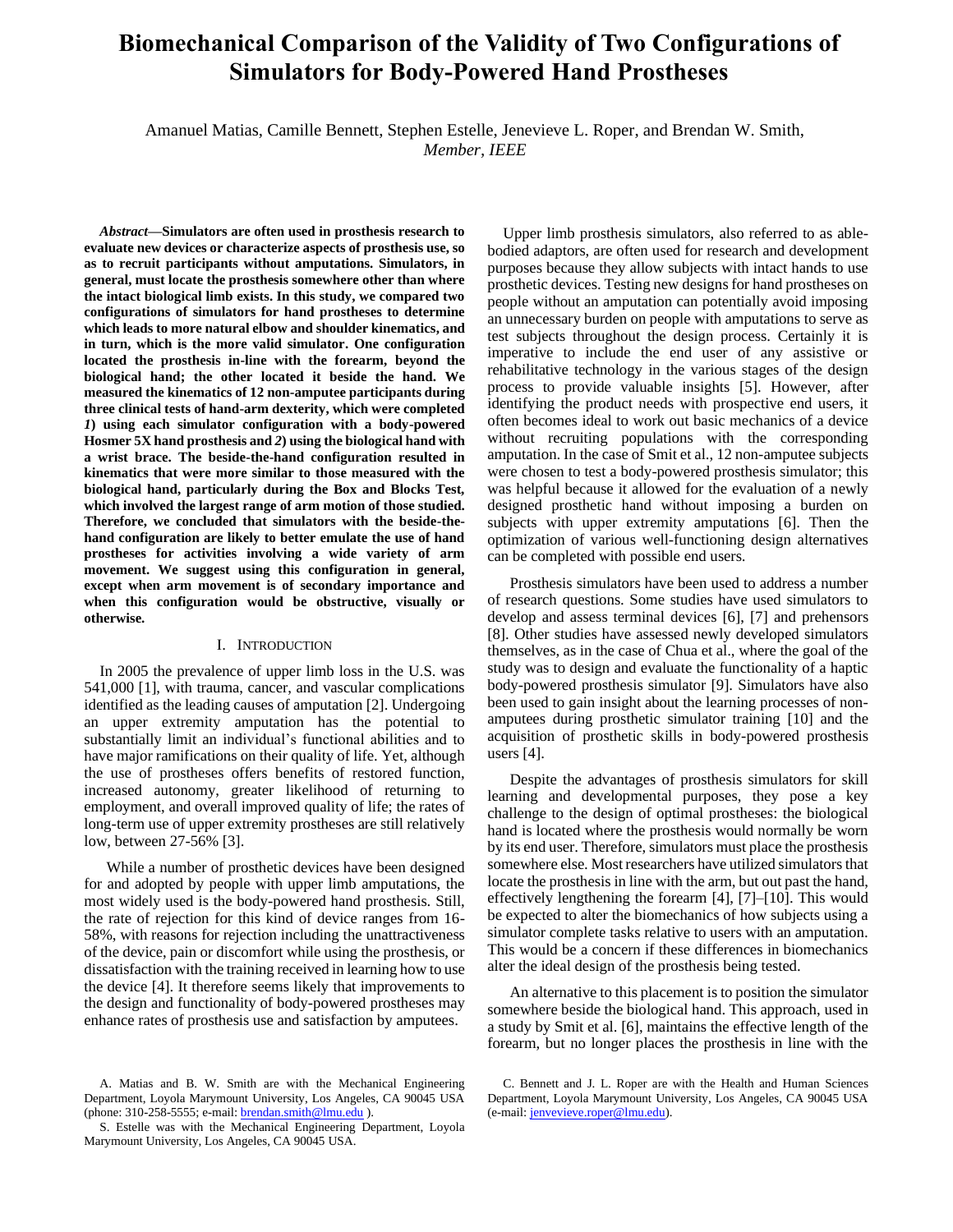forearm. This placement, would therefore be expected to create a slight change in joint angles relative to users with an amputation, but may preserve other kinematic features that depend on the ratio of upper- and forearm lengths. It remains unknown which configuration of simulator more dramatically alters the biomechanics of using the prosthesis, relative to the in-situ placement.

The goal of this study is to determine which configuration of simulator for a hand prosthesis, either locating the prosthesis beyond the biological hand or beside the biological hand, results in more natural elbow and shoulder kinematics. We hypothesized that placing the hand prosthesis beside the biological hand, thus preserving forearm length, would lead to more natural biomechanics. That is, we expected that the small offset in effective forearm angle would have a less dramatic impact on overall arm kinematics than altering the balance between upper- and forearm lengths. For one, the angular offset caused by placing the prosthesis beside the hand can ostensibly be replicated by natural arm movement, which would suggest that such offsets can be accommodated without



Figure 1. Two configuration of hand prosthesis simulators used during this study. Arm kinematics were measured while participants performed three clinical tests with each. Kinematics with each simulator were compared to arm kinematics when participants completed each of these test using their biological hand. (A) The beyond-the-hand configuration located the hand prosthesis in line with forearm, effectively extending forearm length. (B) The beside-the-hand configuration located the prosthesis internal and anterior to the biological hand, preserving forearm length, but applying an offset to effective forearm angle. (C) Participants wore a wrist brace to immobilize their wrist while completing experimental tasks with their biological hand, to limit arm movement to the elbow and shoulder.

substantively altering the inverse kinematics of the controlling hand, i.e., prosthesis, position.

#### II. METHODS

#### *A. Experimental Hardware*

We designed two, 3D printed, hand prosthesis simulators which represent the two most common configurations of simulators seen in literature. One, simulator, with the "beyondthe-hand" configuration (**Fig. 1a)**, located the hand prosthesis out in front of the user's biological hand, by approximately 15 cm, in line with the participant's forearm. This effectively lengthened the forearm. The other simulator, with the "besidethe-hand" configuration (**Fig. 1b)**, located the hand prosthesis equidistant from the participant's elbow as the biological hand. This effectively offset the user's forearm by a small rotation, while maintaining its length. The angle was chosen to mitigate physical and visual obstruction for the Box and Blocks Test.

Both simulators were donned by tightening two cuffs around the participant's forearm, adjusted to sit on the soft tissue below the wrist and near the base of the forearm. Each cuff consisted of a contoured plastic piece that flared out into



**Figure 2. Configuration of body-powered prosthesis harness** that participants used to open and close the hand prosthesis during this study. For right handed participants, all in this study, the harness was looped around the left shoulder and tightened such that internal rotation of the left shoulder would open the prosthesis when the arm was extended to a neutral position relative to the experimental tasks. The harness was connected to a Bowden cable whose housing was anchored to one point on top of either simulator and another near the thumb of the prosthesis. As the length between the harness loop and the first anchor lengthened, the prosthesis opened. Soft backed hook-and-loop straps were used to secure two cuffs (white and blue) to each participant's arm to prevent sliding or rotation over their arm.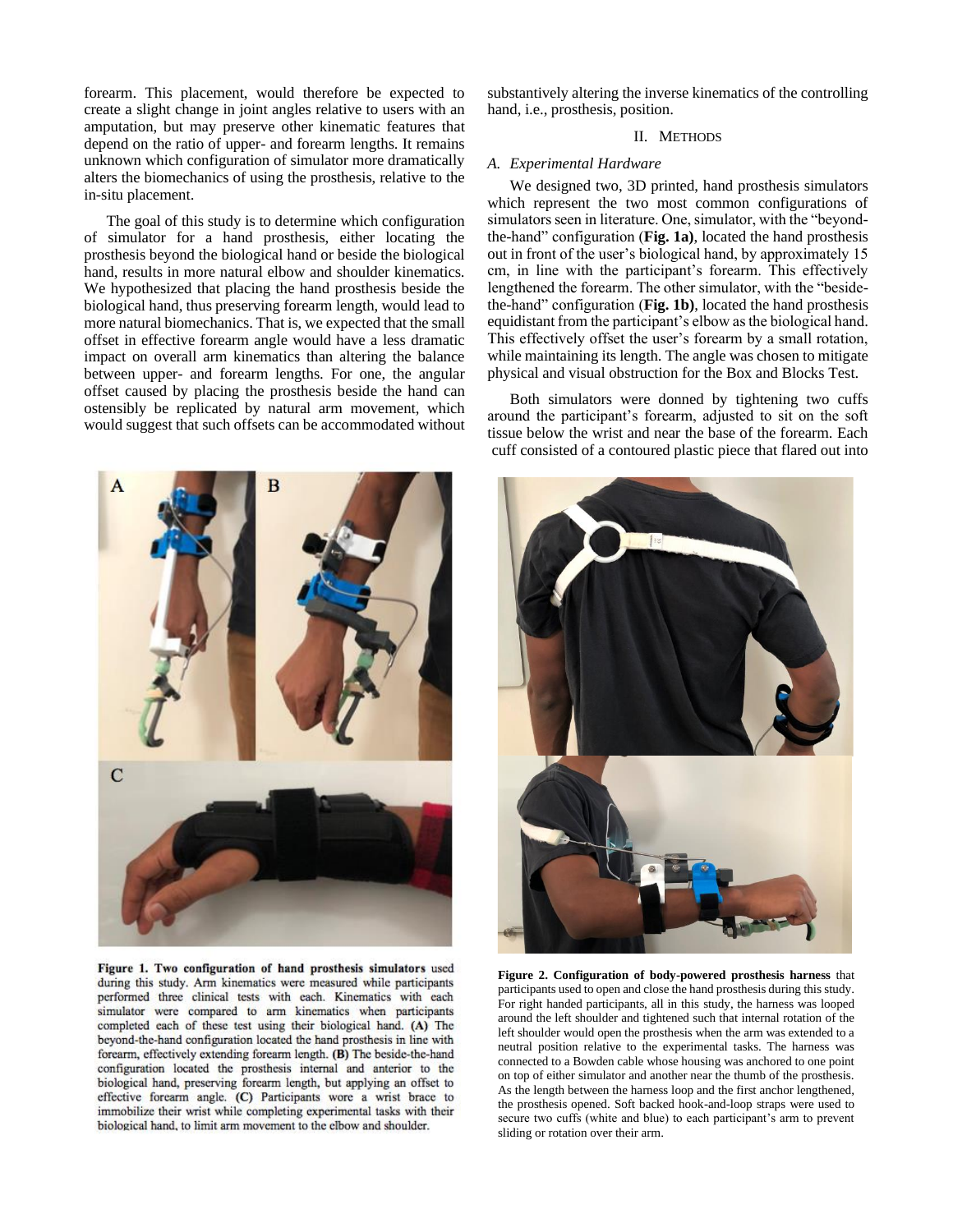two attachments for the hook-and-loop straps, that were tightened to secure the cuff.

For use in this experiment, we 3D printed a hand prosthesis based on a scanned copy of the Hosmer 5X body-powered hand prosthesis (Hosmer Dorrance Corp., USA). The base of the prosthesis was modified so that it could be bolted onto either prosthesis simulator. A70 durometer adhesive back rubber was affixed to the tip of both hooks of the prosthesis, similar to the Hosmer design, to aid in gripping the blocks, pegs, and checkers of the various clinical tests used during this experiment. Participants wore a figure-9 style Ottobock 21A36 Below-Elbow Harness (Ottobock, Germany), which allowed them to open the hook of the prosthesis by various combinations of extending the arm ipsilateral to the simulator and internal rotation of the contralateral shoulder (**Fig 2)**.

Participants also completed the experimental task using their biological hand, while wearing a wrist brace (Featol, USA) to immobilize their wrist (**Fig 1c)**. During this condition, tasks were completed using shoulder and elbow movement, wrist pronation/supination, and thumb-index finger pinch grip.

#### *B. Participants*

We conducted this study using a sample population of 12 right-handed, non-amputee participants (6 male, 6 female; 18- 22 years of age). During this study, the prosthesis simulators were worn on the right arm, as this was the dominant side for all participants. All participants reported having no current injuries to either arm. Each participant gave written informed consent and all procedures were approved by the Institutional Review Board of Loyola Marymount University, LMU IRB 2019 SP 74.

#### *C. Clinical Tests*

We used three clinical tests to compare the biomechanics and dexterity with each configurations of simulator. These tests are commonly used in prosthesis research, as they are understood to be representative of activities of daily living.

*The Box and Block Test (BBT)*, which assesses unilateral gross manual dexterity [11] has been used to test hand function of patients in clinical and occupational therapy settings, including patients with stroke and Parkinson disease. Additionally, BBT has been identified as a useful test in examining function of upper extremity prostheses in amputee patients [12]. BBT was conducted according to established clinical practice: participants attempted to transfer as many blocks as possible between two containers, separated by a short wall, and the number of blocks moved in one minute was recorded. Any blocks dropped outside of the box were not included in the participant's total block count. The prosthesis was oriented on the simulator so that its prongs were vertical, aligned with the blocks, to reduce the need for pronation/supination, which is not available to body-powered prosthesis users. In the braced biological hand condition, pronation/supination played little role, making it a viable surrogate for arm movement by prosthesis users.

*The Jebsen-Taylor Test of Hand Function (JTTHF)*  assesses unimanual hand function and has been shown to be representative of activities of daily living [13]. It has also been useful for evaluating hand prosthesis, despite being time consuming to administer [6], [7]. JTTHF consists of seven subtests. In this study, we used only one subtest, "JTTHFcheckers", which we expected would be most effective for assessing upper-limb prosthesis use for activities of daily living, along with the two other tests in our protocol. This subtest required participants to stack four checkers on a marked spot. The checkers were initially placed 10 cm apart on a table, in a line that was 10 cm nearer to the participant than the marked spot where they were to assemble the stack. Like BBT, the prosthesis was oriented to reduce the need for pronation/supination.

*The Nine Hole Peg Test (NHPT),* which measures finger dexterity [14], has also been used to assess upper limb prostheses and proves to be advantageous due to its short administration time [6], [12]. NHPT was conducted using a modification in which the pins started in a custom peg board (**Fig. 3**) and moved to the clinical peg board during the test. This custom board was similar to the clinical peg board, except that it angled each of the eight outside pegs 30° from vertical. For this test, the participant's time to relocate the 9 pegs from one board to another was recorded. If a peg was dropped, the experimenter restored the peg to its original location. The goal for the modified peg board was to remove the prohibitive challenge of picking up horizontal pins from a tray and rotating them to the vertical position to insert into the peg board—this would require participants either to develop a technique of grabbing each peg by the end and relaxing the grip until it fell vertical, or to perform dramatic rotations of the arm. We considered the alternative of moving pegs from one vertical peg board to another, but this would remove the rotation aspect from NHPT, which differentiated it from BBT and JTTHFcheckers. The modified peg board retained the need to rotate pegs in all directions, but to a reduced degree. This rotation limited the value of the braced hand condition as a surrogate for arm movement by prosthesis users, since the task benefited from pronation/ supination. Instead, the goal for including NHPT was to compare participants' compensation with each simulator for their reduced capacity for pronation/supination, akin to that of body-powered prosthesis users.



**Figure 3. Modified Nine Hole Peg Test** used in this study. The pegs begin in the board on the right. Each outside peg is oriented 30° outward from the center vertical peg. The time to move these 9 pegs, in any order, to the left board was recorded as the score.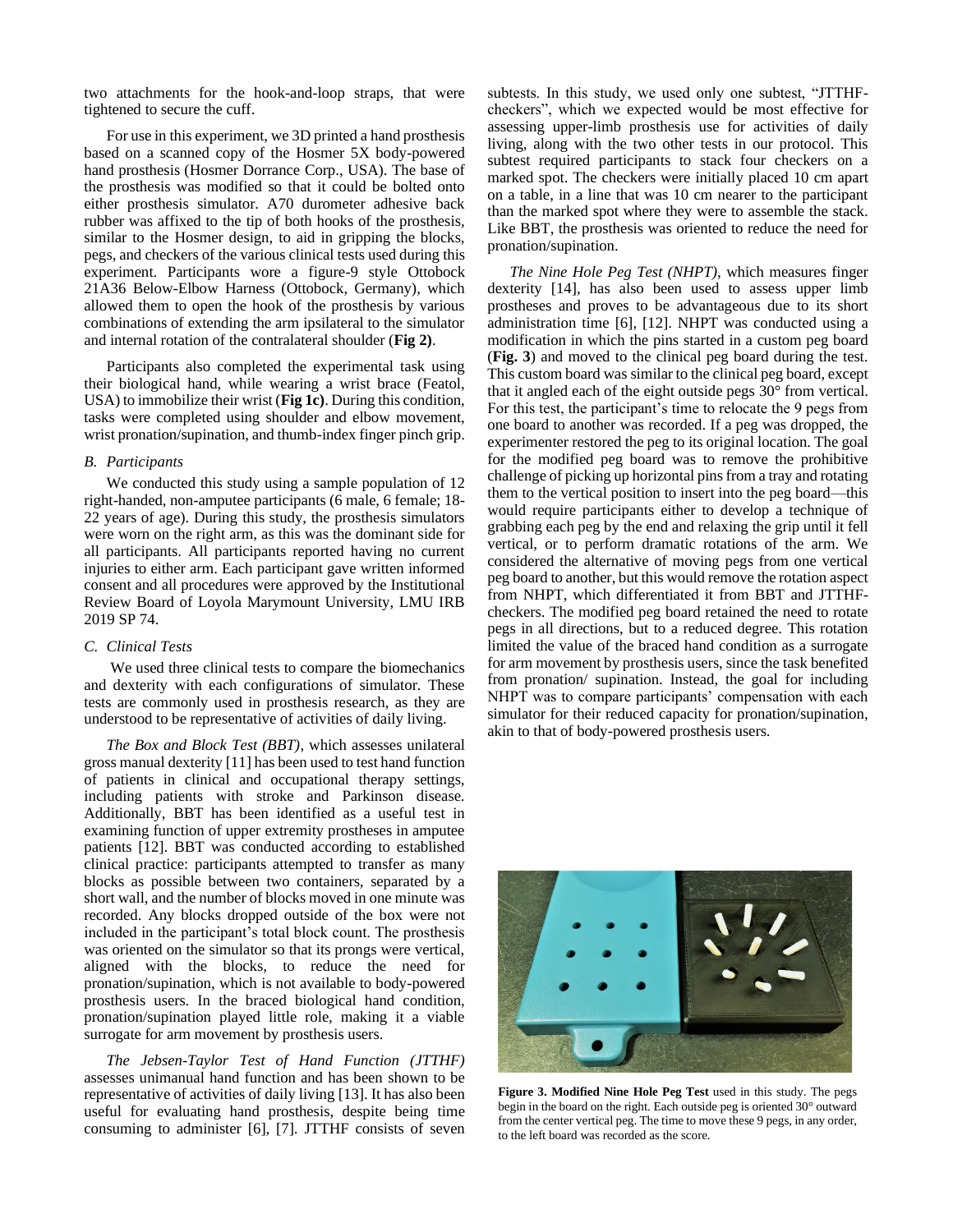#### *D. Experimental Procedure*

Each participant completed 21 experimental trials, three for each clinical test (BBT, JTTHF-checkers, NHPT) using each simulator configurations, and once each using their biological hand with wrist brace. The order of the three tests was always: BBT followed by JTTHF-checkers followed by NHPT. All trials for each clinical test were completed consecutively, as were all trials for each simulator or the biological hand. The ordering of the three conditions (two simulator conditions and biological hand) was randomized and balanced within the participants of each sex.

During the experimental session, participants first provided informed consent. Then the motion capture markers were placed before seating them in a fixed base chair in front of a table on which the clinical tests were administered. Prior to trials with a prosthesis simulator, the simulator and bodypowered harness were donned. The harness was adjusted until the prosthesis' hook was just closed when the arm was in a neutral position above the table, and began to open when the participant extended their arm from this neutral position or rotated their shoulder. Participants were asked to pick up and release BBT blocks, and the harness was iteratively adjusted until this motion was comfortable. This also served to familiarize participants with the operation of the bodypowered prosthesis. Participants then completed a calibration movement for the motion capture system, which consisted of standing with arms straight down, then walking in a 5-meter straight line, turning, and returning to the starting point. Between simulator conditions, the motion capture calibration was repeated.

#### *E. Data Collection*

Motion capture is often used to evaluate movement quality of joints during prosthesis use, such as by comparing the kinematics between related or putatively representative tasks [12], [15], [16]. We included accelerometry-based motion capture (Xsens, USA) in our experimental design to collect kinematic data used to compare the validity of the simulator configuration. Motion capture markers were placed according to manufacturer specifications, with a compression shirt and various straps with hook-and-loop style fasteners for each sensor, with the exception that the forearm marker was placed anterior, rather than posterior, to accommodate the simulator (**Table I**). Clinical test scores from each trial were also recorded for secondary analysis.

#### *F. Data Analysis*

Each participant's kinematics while completing each clinical test with their biological right hand (while wearing the brace to immobilize the wrist) served as benchmarks against which their kinematics for that test, with each simulator configuration, were assessed. For this study, we defined the more valid simulator configuration as the one with greater kinematic similarity to the biological hand, as defined below.

Manufacturer software was used to calibrate the motion capture sensors and calculate joint angles (Xsens, USA). Similarity was assessed via the average and range of motion (RoM) of four joint angles: elbow flexion/extension and shoulder flexion/extension, adduction/abduction, and internal/ external rotation (defined as ordered Euler angles). For each joint angle, the average value of that angle was calculated

TABLE I. MOTION CAPTURE MARKER POSITIONS

| <b>Marker</b> | <b>Landmark Description</b>       |  |  |  |  |  |  |  |
|---------------|-----------------------------------|--|--|--|--|--|--|--|
| Forehead      | Most comfortable position         |  |  |  |  |  |  |  |
| Sternum       | Flat, medially located on chest   |  |  |  |  |  |  |  |
| Shoulder      | Scapula                           |  |  |  |  |  |  |  |
| Upper arm     | Lateral side, equidistant between |  |  |  |  |  |  |  |
|               | elbow and shoulder marker         |  |  |  |  |  |  |  |
| Fore arm      | Anterior flat side of wrist       |  |  |  |  |  |  |  |
| Hand          | Anterior side of hand             |  |  |  |  |  |  |  |
| Pelvis        | Flat on sacrum                    |  |  |  |  |  |  |  |

throughout the course of each experimental test, from the beginning to the completion of the test. The range of motion was calculated as the difference between the 5<sup>th</sup> and 95<sup>th</sup> percentile values of the joint angle measured during that time span, to exclude any outlier movements.

We conducted an exploratory analysis to compare the kinematic similarity between each simulator configuration and the biological hand. For each combination of clinical test (BBT, JTTHF-checkers, NHPT) and joint angle, a two-tailed, paired Student's t-test was used to compare each kinematic measure (average, RoM) between each simulator configuration and the biological hand, and between the two configurations themselves. Average and RoM were computed by averaging the results from the second and third trial with each clinical test, i.e., excluding the first trial as training. Scores for each clinical test were also compared between the two simulator configurations, also using paired t-tests. Due to multiple comparisons, 27 for each clinical test,  $\alpha = 0.002$  was used as a benchmark for significance within each clinical test.

#### III. RESULTS AND DISCUSSION

During BBT, elbow and shoulder kinematics appear to have been more natural with the beside-the-hand configuration than with the beyond-the-hand configuration. Neither configuration significantly affected the range of motion (RoM) of either the elbow or shoulder, but the beyond-the-hand configuration dramatically increased the average shoulder extension, and was usually accompanied by increases in elbow flexion (**Table II**). This is consistent with the forearm being pulled backward to counteract the forward positioning of the prosthesis, and with the need to approach the box from a steeper angle to access blocks, given the lengthened forearm. As discussed above, the kinematics with the braced biological hand were regarded as a surrogate for those of body-powered prosthesis users during BBT for two reasons: *1*) the brace restrained participants' wrist flexion/extension and limited them to using a pinch grip, and *2*) although the brace permitted pronation/supination, this was expected to have had little impact on shoulder and elbow kinematics during BBT.

In contrast to the dramatic changes in kinematics with the beyond-the-hand configuration, the primary kinematic change observed with the beside-the-hand configuration during BBT was a comparably small increase in shoulder internal rotation, accompanied by small increases in shoulder extension, and a trend toward elbow extension. Together, these changes would counteract the angular offset from locating the prosthesis on the radial side of the biological hand. The increased internal rotation is also consistent with rotating the prosthesis down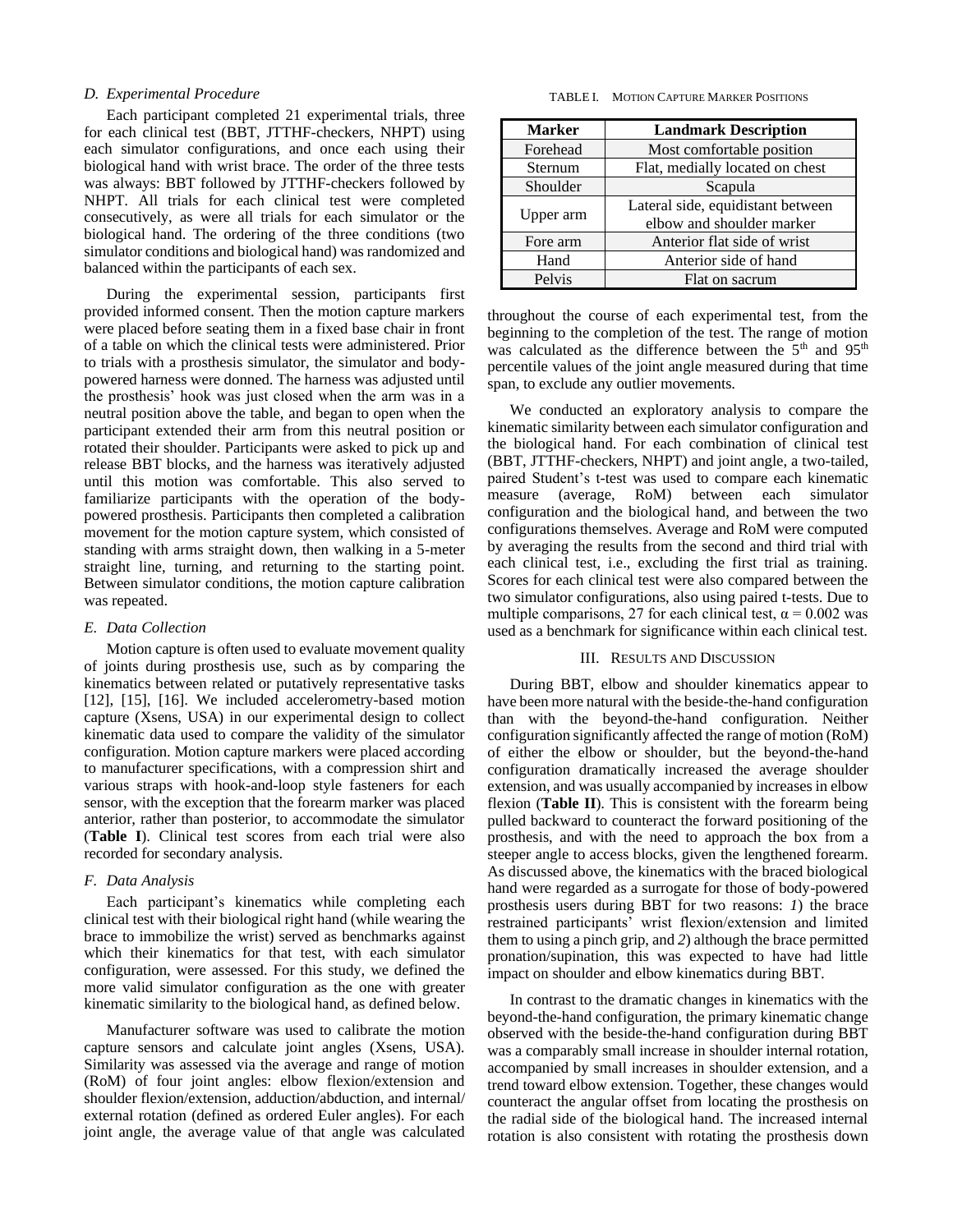into the box, which suggests that the choice of where beside the hand to position the prosthesis does itself impact arm movement. For instance, placing the prosthesis on the ulnar side would likely counteract this increase in internal rotation.

The only difference between clinical test scores was a marginally higher BBT score with the beside-the-hand configuration. Given the multiple comparisons in this study, this result should not be taken in isolation. But a higher score was consistent with the observation that kinematics with the beside-the-hand configuration were more natural.

During JTTHF-checkers, both simulator configurations led to dramatic changes in average joint angles of the shoulder and elbow. Both configurations also reduced joint RoM by half or more. Here, the beside-the-hand configuration resulted in greater increases in average shoulder flexion and elbow extension than the beyond-the-hand configuration. However, neither configuration resulted in kinematics that resembled those with the braced biological hand. This might be explained by noting that JTTHF-checkers was likely the simplest of the clinical tests used in this study. It required less control over prosthesis orientation, as each checker could be grasped identically from any direction per its radial symmetry. This appears to have prompted participants, who had no prior experience with body-powered prostheses, to minimize their arm movement during this test. This could help them maintain tautness in the body-power harness, near the threshold for opening and closing the prosthesis as they grabbed each checker and release it without knocking the stack over.

During NHPT, both simulator configurations resulted in small, significant changes in arm kinematics relative to the biological hand. The changes in average joint angle are consistent with the compensation for the prosthesis location, as described for BBT, but here there were no significant differences between the two configurations themselves. Both simulators also significantly reduced the RoM of both the shoulder and elbow, here by about one-third. Recall that for NHPT, kinematics with the braced biological hand were less valid as a surrogate for those of prosthesis users, given that the brace allowed pronation/supination to help rotate the pegs. Still, these results do provide evidence that neither simulator configuration inherently causes more compensation for the lack of pronation/supination capability when rotating objects by 30-degree with a body-powered prosthesis.

Even though RoM was more dramatically reduced for JTTHF-checkers than for NHPT, absolute RoM with each simulator was quite similar in both tests. This might indicate that for these tests, participants adopted a similar strategy of keeping the arm relatively steady. This steadying of the arm does not appear to have occurred for BBT, when fine control of prosthesis prehension was likely less important given that blocks were grabbed via their larger flat sides and then simply dropped. Greater RoM would also be expected during BBT to navigate over the box walls and central divider.

One last observation was that there was no significant difference in RoM between the two simulator configurations for any of the three clinical tests. Instead RoM appears to depend primarily on the task itself, specifically on the degree

|                         |                                | <b>Biological Hand<sup>a</sup></b> |      |       | ∆ Beyond-the-Hand <sup>b</sup> |             |                   |           | $\Delta$ Beside-the-Hand <sup>b</sup> |          |        |           | <b>Between</b>       |                      |
|-------------------------|--------------------------------|------------------------------------|------|-------|--------------------------------|-------------|-------------------|-----------|---------------------------------------|----------|--------|-----------|----------------------|----------------------|
|                         |                                |                                    | М    | $\pm$ | <b>SD</b>                      | M           | 士                 | <b>SD</b> | p-value <sup>c</sup>                  | M        | $^{+}$ | <b>SD</b> | p-value <sup>c</sup> | p-value <sup>d</sup> |
| <b>Blocks Test</b><br>ళ | Clinical Test Score (# blocks) |                                    | 50.9 | 士     | 7.8                            | $-35.2$     | 士                 | 6.6       | $0.000***$                            | $-32.8$  | 士      | 3.3       | $0.000***$           | $0.049*$             |
|                         | <b>Shoulder</b>                | Avg.                               | 30   | $\pm$ | 8                              | $\Omega$    | $^+ \,$           | 15        | 0.94                                  | $-1$     |        | 13        | 0.74                 | 0.75                 |
|                         | Add./Abduction                 | RoM                                | 21   | $\pm$ | 6                              | 3           | 土                 | 6         | 0.063                                 | 3        | $\pm$  | 7         | 0.16                 | 0.83                 |
|                         | <b>Shoulder</b>                | Avg.                               | 38   | $\pm$ | 8                              | $-1$        |                   | 18        | 0.89                                  | 11       | $\pm$  | 12        | $0.006**$            | $0.005**$            |
|                         | Int./Ext. Rotation             | RoM                                | 22   | 士     | 9                              |             | 士                 | 11        | 0.69                                  |          | 士      | 12        | 0.81                 | 0.76                 |
|                         | <b>Shoulder</b>                | Avg.                               | 72   | $\pm$ | 8                              | $-17$       | $\pm$             | 10        | $0.000***$                            | -6       | $\pm$  | 6         | $0.011*$             | $0.002**$            |
| Box                     | Flexion/Extension              | RoM                                | 21   | $\pm$ | 8                              | 2           | $\pm$             | 11        | 0.50                                  | 3        | $\pm$  | 10        | 0.32                 | 0.56                 |
|                         | Elbow                          | Avg.                               | 43   | $\pm$ | 10                             | 11          | $\pm$             | 17        | 0.053                                 | $-5$     | $\pm$  | 17        | 0.33                 | $0.006**$            |
|                         | Flexion/Extension              | RoM                                | 34   | $\pm$ | 10                             | $-5$        | $\pm$             | 14        | 0.26                                  | $-5$     | $\pm$  | 9         | 0.076                | 0.91                 |
|                         | Clinical Test Score (seconds)  |                                    | 3.8  | $\pm$ | 1.0                            | 12.8        | $\pm$             | 5.0       | $0.000***$                            | 14.0     | $\pm$  | 5.4       | $0.000***$           | 0.53                 |
|                         | <b>Shoulder</b>                | Avg.                               | 23   | $\pm$ | 5                              | $-3$        | $\pm$             | 12        | 0.35                                  | $-5$     | $^+$   | 12        | 0.19                 | 0.59                 |
| Checkers                | Add./Abduction                 | RoM                                | 13   | $\pm$ | 6                              | 0           | $\pm$             | 7         | 0.94                                  | $\Omega$ | $\pm$  | 7         | 0.89                 | 0.77                 |
|                         | <b>Shoulder</b>                | Avg.                               | 19   | $\pm$ | $\overline{7}$                 | 18          | $\pm$             | 14        | $0.001***$                            | 24       | $\pm$  | 16        | $0.000***$           | 0.20                 |
|                         | Int./Ext. Rotation             | RoM                                | 26   | $\pm$ | 6                              | $-14$       | $\pm$             | 7         | $0.000***$                            | $-13$    | ±      | 7         | $0.000***$           | 0.97                 |
| Test:                   | <b>Shoulder</b>                | Avg.                               | 39   | $\pm$ | 9                              | $\mathbf Q$ | $\pm$             | 13        | 0.040                                 | 16       | $\pm$  | 16        | $0.004**$            | $0.031*$             |
| Ę                       | Flexion/Extension              | RoM                                | 30   | 士     | 9                              | $-19$       | $\pm$             | 11        | $0.000***$                            | $-16$    | $\pm$  | 11        | $0.000***$           | 0.27                 |
| ∽                       | Elbow                          | Avg.                               | 75   | $^+$  | 11                             | $-18$       | $\pm$             | 20        | $0.009**$                             | $-28$    | $\pm$  | 22        | $0.001***$           | $0.015*$             |
|                         | Flexion/Extension              | RoM                                | 28   | 土     | 10                             | $-13$       | $\pm$             | 13        | $0.004**$                             | $-12$    | 士      | 11        | $0.003**$            | 0.56                 |
|                         | Clinical Test Score (seconds)  |                                    | 12.5 | $\pm$ | 1.8                            | 33.7        | $\pm$             | 10.3      | $0.000***$                            | 31.3     | $\pm$  | 9.3       | $0.000***$           | 0.54                 |
| Test                    | <b>Shoulder</b>                | Avg.                               | 25   | $\pm$ | 8                              | $-1$        | $\pm$             | 14        | 0.73                                  | $-4$     | $\pm$  | 13        | 0.26                 | 0.26                 |
|                         | Add./Abduction                 | RoM                                | 15   | 士     | 3                              | $-2$        | $\pm$             | 5         | 0.36                                  | $-2$     | 士      | 4         | 0.17                 | 0.98                 |
| Nine Hole Peg           | <b>Shoulder</b>                | Avg.                               | 27   | $\pm$ | 8                              | 10          | $\pm$             | 15        | $0.043*$                              | 8        | $\pm$  | 13        | $0.050*$             | 0.65                 |
|                         | Int./Ext. Rotation             | RoM                                | 20   |       | 7                              | -7          | $\pm$             | 6         | $0.002**$                             | -8       | $\pm$  | 7         | $0.004**$            | 0.64                 |
|                         | <b>Shoulder</b>                | Avg.                               | 56   | $\pm$ | 10                             | $-6$        | $\pm$             | 13        | 0.14                                  | $-2$     | $\pm$  | 13        | 0.56                 | 0.10                 |
|                         | Flexion/Extension              | RoM                                | 19   | $\pm$ | 6                              | -8          | $\pm$             | 6         | $0.001***$                            | -8       | $\pm$  | 6         | $0.002**$            | 0.60                 |
|                         | Elbow                          | Avg.                               | 62   | $\pm$ | 11                             | $-4$        | $\qquad \qquad +$ | 14        | 0.30                                  | $-10$    | $\pm$  | 12        | $0.016*$             | 0.13                 |
|                         | Flexion/Extension              | RoM                                | 21   | $\pm$ | 4                              | -6          | 士                 | 6         | $0.005**$                             | -4       | ±      | 6         | $0.022*$             | 0.38                 |

TABLE II. CLINICAL TEST SCORES AND KINEMATIC MEASURES

 $M =$  mean. **SD** = standard deviation. **Avg.** = average of joint angle measured during trial. **RoM** = range of motion defined as range of 5<sup>th</sup> and 95<sup>th</sup> percential of joint angle measured during trial.

**a.** All angles are expressed in degrees, positive values corresponds to adduction/internal-rotation/flexion.

**b.** Values describe the difference in value with the respective simulator, relative to with the biological hand, positive values indicate an increase in the value with the simulator.

**c.** Comparison between values with the respective simulator and with the biological hand, two-tailed, paired Student's t-test with df = 11, p<0.05\*, p<0.01\*\*, p<0.001\*\*\*.

**d.** Comparison between values with the two simulator configurations themselves, two-tailed, paired Student's t-test with df = 11, p<0.05\*, p<0.01\*\*, p<0.001\*